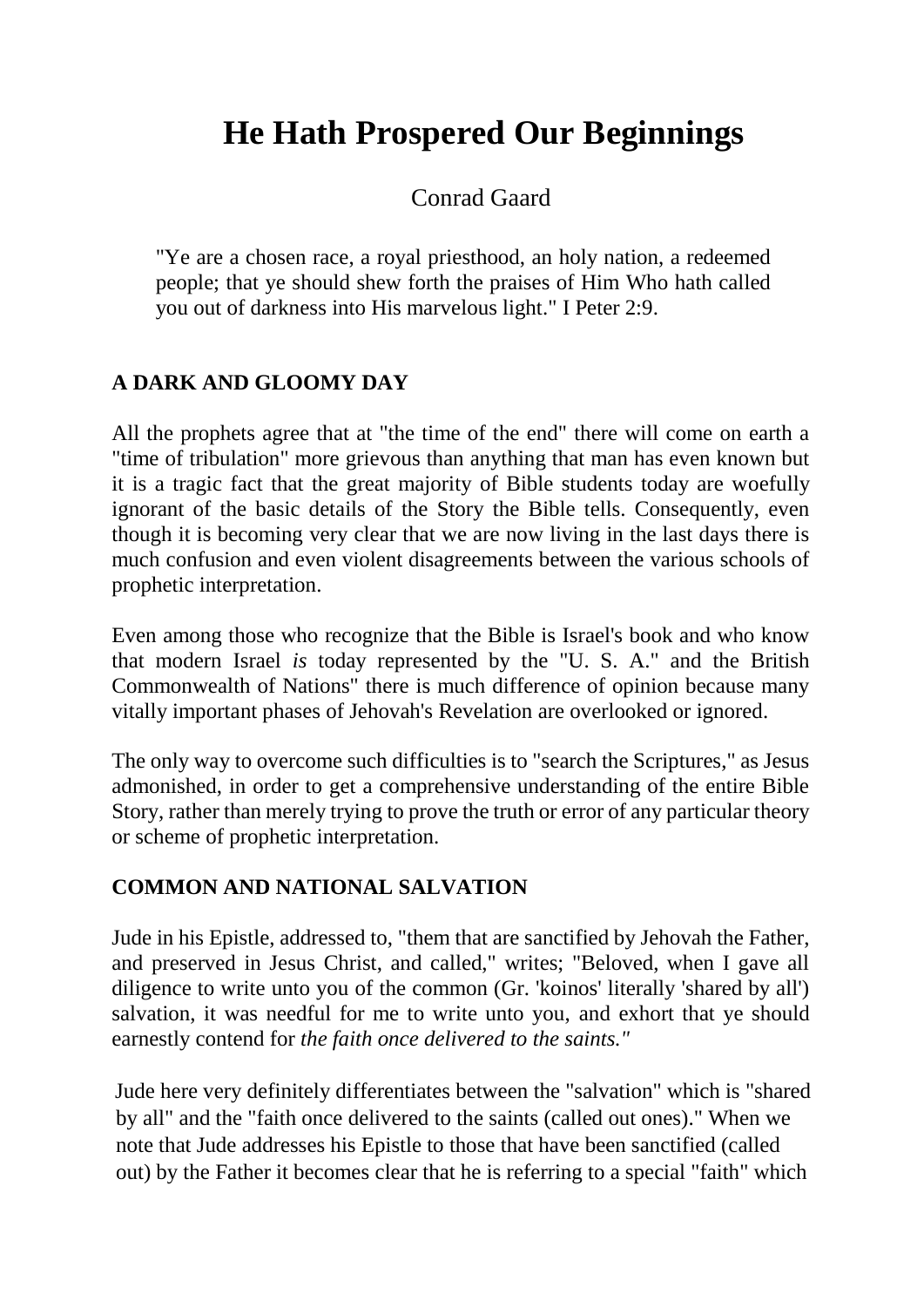had once been delivered to them as a "sanctified and called" people and which was not "shared by all' peoples.

Most modern day Christians, and especially Preachers, theologians and Teachers, fail to make this distinction and this despite the fact that from beginning to end the Holy Scriptures are very clear in the matter. Since it is impossible to understand and interpret prophetic revelation without taking into account the fact that the Jehovah has provided "personal salvation from sin and death unto everlasting life," which is "common" to, and "shared by all," the fallen children of Adam and that He also promised a "national and collective redemption" to a chosen and called out people, we shall briefly consider this matter first of all

When Adam and his wife chose to "know good and evil" for themselves rather than obey the "Command of Jehovah" they came under the condemnation of death and all of the children of Adam are still under that condemnation for "in Adam all die," since "all have sinned and come short of the glory of Jehovah."

This condemnation is individual and personal and every Adamite is individually born and is individually subject to death hence salvation from this condemnation of death must also be personal and individual.

Now the death to which the Adamites became subject is an unnatural condition for them for Jehovah did not create Adam to die. Therefore in order to change this unnatural condition into which the Adamites had fallen, Jehovah provided a "free gift of a new life" to all the fallen children of Adam through a "New Birth in the Spirit."

The epitome of this Covenant with Abraham is found in Gen. 13:17-19: "And Jehovah said, Shall I hide from Abraham that thing; which I do; seeing that Abraham shall surely *become a* .omit *and mighty nation, and all the nations on the earth shall be blessed in him?* For I know him, that he will command his children and his household after him, *and they shall keep the way of Jehovah, to do justice and* judgment; that Jehovah may bring upon Abraham that which He hath spoken of him."

This Covenant with Abraham and his seed is certainly not one which offers a special kind of personal salvation unto life for it is clearly a covenant made with a Race collectively to make of that race "many nations" and "A great and mighty nation," but it in no way alters or interferes with the "free gift of everlasting life' offered to all the children of Adam, neither does it in any way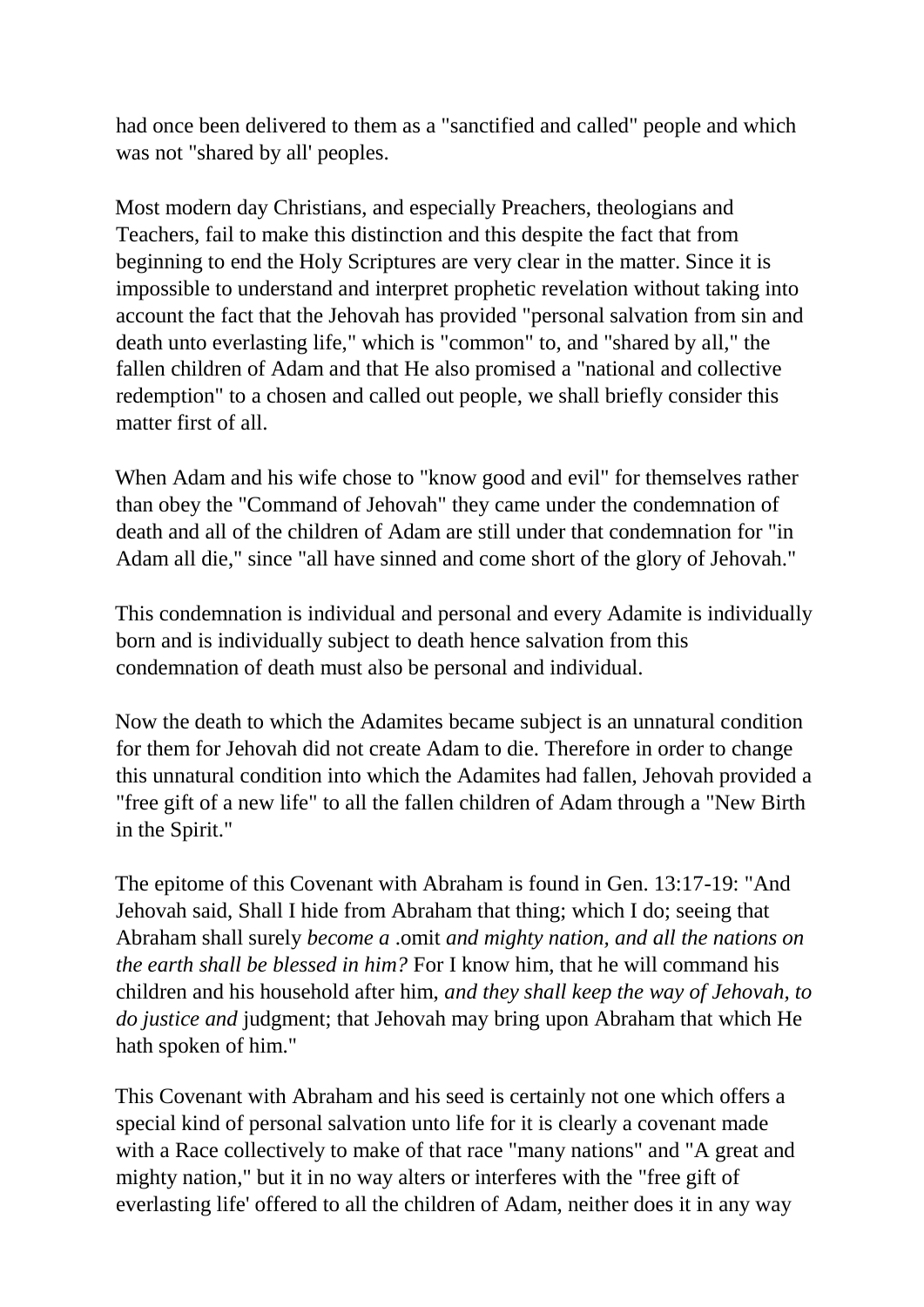exempt the children of Abraham from the necessity of appropriating eternal life as a "free *gift"* by faith.

As dying children of Adam the children of Abraham are under the condemnation of death individually as long as they are in Adam and hence they, like the rest of the descendants of Adam, must receive life as a free gift.

Therefore everlasting life through the New Birth in the Spirit and resurrection is absolutely necessary for every child of Abraham, but this does not alter the fact that the Race raised up of the "SEED" of Abraham, to which the promise was made, collectively inherits under the Holy Covenant made by Jehovah with the fathers of that Race, namely, Abraham, Isaac and Jacob-Israel.

# **THE FAITH OF ABRAHAM**

Now Abraham did not in his flesh and blood body live to see the fulfillment of the Covenant that Jehovah made with him and his seed, but he did believe that Jehovah could, and would, make good on all of the promises and covenants that He had made and we are told in the Scriptures that this "faith was accounted unto him for righteousness."

When we study the various promises and covenants of Jehovah made with Abraham and his seed we find that all of these promises are unconditional in that Jehovah says that, "I will multiply thy seed ... I will make of thee *&* great and mighty nation . . . I will give to thee and thy seed the land of Canaan."

In short, the fulfillment of all of the promises and covenants is conditioned only upon Jehovah's power to do what He has declared that he will do. Therefore, Abraham and his children after him can only receive the promised blessings when they allow "Jehovah to do it for them" and acknowledge His power and authority. Now Abraham believed Jehovah's promises and we are told that this faith was accounted to him for righteousness which qualified him for citizenship in the Kingdom promised to him and his seed after him.

Paul in the 4th chapter of his Epistle to the Romans explains the "faith of Abraham" shows how important that faith still is to the children of promise. I shall quote only a few salient verses: "For what saith the Scriptures? Abraham believed Jehovah, and it was accounted unto him for righteousness . . . For the promise, *that he should be the heir of the world,* was not to Abraham or to his seed, through the law, but through the righteousness of faith . . . (Abraham) Who against hope believed in hope, that he might become *the father of many nations,* according to that which was spoken, so shall thy seed be. And being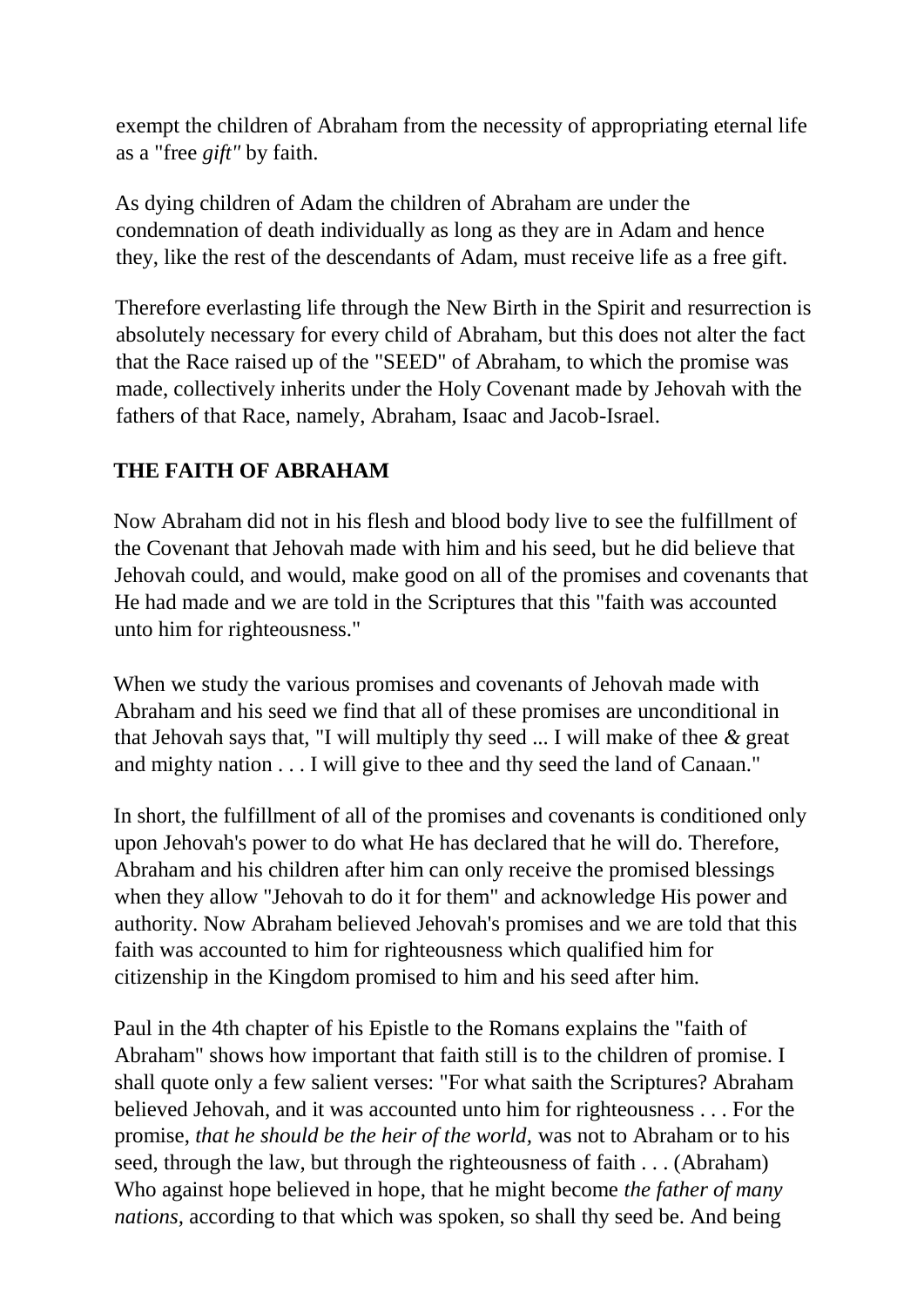not weak in faith, he considered not his own body now dead, when he was an hundred years old, neither yet the deadness of Sarah's womb."

We cannot spiritualize meaning of these verses so as to make the Christian's faith in Jesus Christ for his own personal salvation the faith of Abraham here referred to, because "the promise was that he should be the heir of the world," and that Abraham should "become the father of many nations."

The next verse makes it clear these *many nations* were to be peopled by Abraham's literal children for we are told that Abraham believed that a son would be born to them even though both he and Sarah were beyond the normal age for childbearing.

And then Paul continues: "He staggered not at the promise of Jehovah through unbelief; but was strong in faith, giving glory to Jehovah; and being fully persuaded that, what He (Jehovah) had promised, He was able also to perform. And therefore it was imputed to him for righteousness.'"

Here then we see that the faith of Abraham was the faith to believe that Jehovah, according to His promise, would fulfill His covenant to multiply Abraham's seed in a race which would become "many nations, according to that which was spoken, So shall thy seed be."

This same promise was passed on to Isaac and to Jacob-Israel and they too had to accept this promise by faith. When we look up the meaning of the word saints we find that it means "the set apart ones." Therefore the "faith once delivered to the saints" can only refer to the faith of Abraham, Isaac and Jacob-Israel, who were the sanctified, or called out, ones.

#### **THIS FAITH STILL IMPORTANT**

That this "faith of Abraham" is important to Abraham's children today is clearly explained by Paul, when in the next verses of this same chapter he writes: "Now it was not written for his (Abraham's) sake alone, that it was imputed to him; but for *us* also, if *we* believe on Him that raised up Jesus our Master from the dead."

The real import of this statement is that the same faith which was imputed to Abraham for righteousness (not salvation) shall also be imputed to *us,* if *me*  believe on *Him* who raised Jesus from the dead. In other words the heirs to this righteousness of faith must believe the promises of Jehovah, on whom Abraham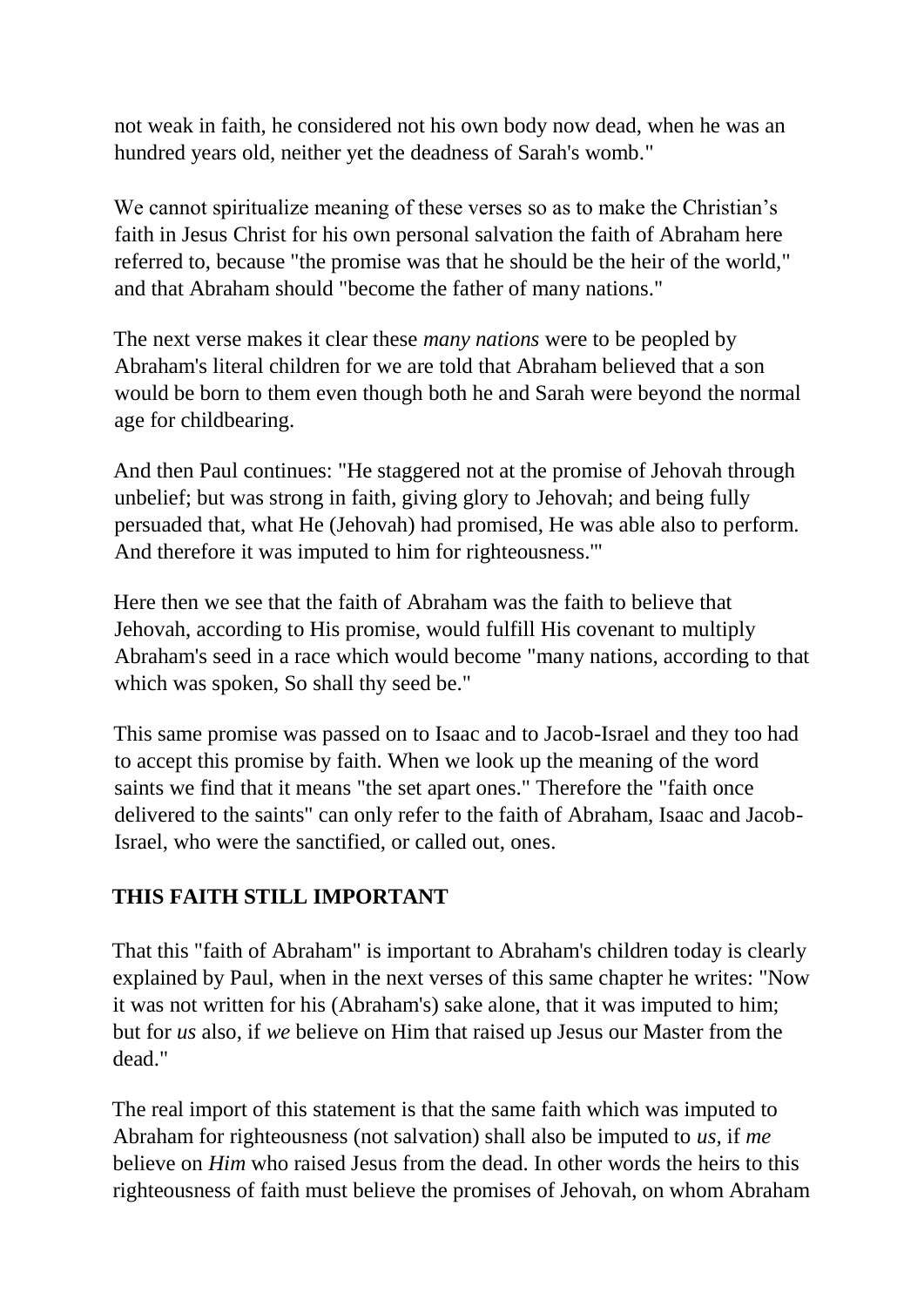believed, for Jesus Himself claimed Jehovah as His Father and it was the Father who raised Him from the dead.

Everlasting life, then, is promised for believing in Jesus as Savior, but it is the faith of Abraham, which "was once delivered to the saints," that "shall be imputed unto *us"* for the righteousness which qualifies *us for* the Kingdom, while belief in Jesus assures us of "everlasting life."

### **THE SEED OF ABRAHAM IDENTIFIED**

In his Epistle to the Galatians, verse 16, chapter 3, Paul writes: "Now to Abraham and *his seed* were the promises made. He saith not to *seeds, as* of many, but as of *one, And to thy seed which is Christ.*

Just think that over soberly for here we have a statement so profound that it challenges our whole concept of Christian faith.

Paul says that *Christ IS the seed of Abraham* to which the promise was made, which must mean that Christ was in Abraham for *He IS the seed of Abraham.*

First what were the promises made to the seed of Abraham? As we have already found Jehovah promised to *multiply that seed* in a Race or Family and *to make that race or family many nations and "A great and mighty nation in which all* the other nations of the earth shall be blessed" and also *to give that multitudinous seed, the land of Canaan for an everlasting inheritance.*

Clearly then the "children of Abraham" must be the Race or Family in which this seed, which is Christ, has been multiplied. Now some spiritualize the whole matter and say that all those who accept Christ are the children of Abraham but will this explanation stand up?

The promise made to the seed of Abraham was to a Race, collectively, which should become "many nations and ONE great and mighty nation.

Let's see what Paul says about this. In Romans 9:7 he writes: "Neither, because they are the seed of Abraham, are they all children; but, *In Isaac shall thy seed be called."*

Here then we see that not all of the descendants of Abraham are heirs to the promise but that the promise is to the children of "one seed" and that seef is to be called in Isaac. This condition limits the inheritance in the promise to the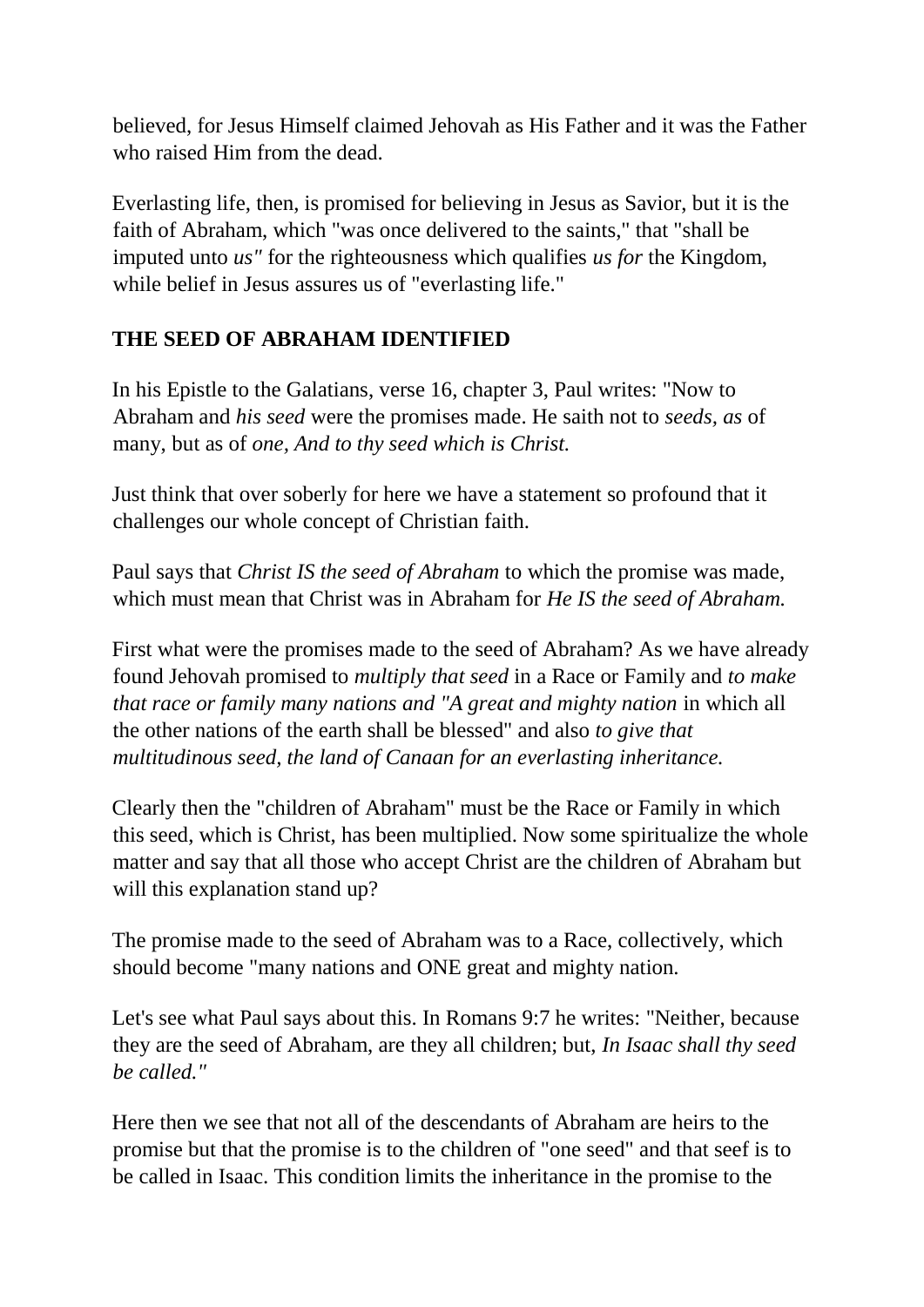descendants of Isaac. Hence neither Ishmael nor Abraham's sons by his wife Keturah can inherit under the covenant made with Abraham and his seed.

Paul in Romans 3:9 makes this positively certain when hi says: "For this is the premise, At this time will I come, and Sarah shall have a son," and Paul is here merely quoting from Gen. 17:19-21 where Elohim said to Abraham, "Sarah thy wife shall bear thee a son indeed; and thou shalt call his name Isaac; and I will establish My covenant with him for an everlasting' covenant, and with *his seed*  after him . . .My covenant will I establish with Isaac, which Sarah shall bear thee at this set time in the next year."

So we see that the "seed of Abraham, which IS Christ, to which the promise was made," passed on to Isaac.

Now let's turn back to the 9th Chapter of Romans where Paul continues his explanation: "And not only this (that the seed is called in Isaac); but when Rebecca also had conceived by one, even by our father Isaac; (For the children being not yet born, neither having done any good or evil; that the purpose of Jehovah according to election might stand, not of works, but of Him that calleth;) It was said unto her, The elder shall serve the younger. As it is written, Jacob have I loved, but Esau have I hated."

Here Paul is again merely referring to the fact so clearly told in the 25th and 27th chapters of Genesis that the "birthright," in the promise to the seed of Abraham and the "blessing" went to Jacob rather than to Esau and that Esau and his descendants did not share in the promises made to the "one seed of Abraham and Isaac."

The sum of the whole matter is that we have now traced to Jacob the "ONE seed, which Paul said "IS CHRIST," and to which the promise was made.

Now all bible students know that Jacob's name was changed to Israel and that Jehovah continued His promises and covenants with him but the full significance of this fact has greatly been overlooked.

# **JACOB BECOMES ISRAEL**

The "birthright." that Esau sold to Jacob for "bread and pottage of lentiles," as we have already noted, was the inheritance which was his by right of birth in the promises and covenants made by Jehovah to his fathers Abraham and Isaac. Patently this inheritance had nothing to do with "personal salvation unto everlasting life" for this is a "gift" which cannot be transferred from one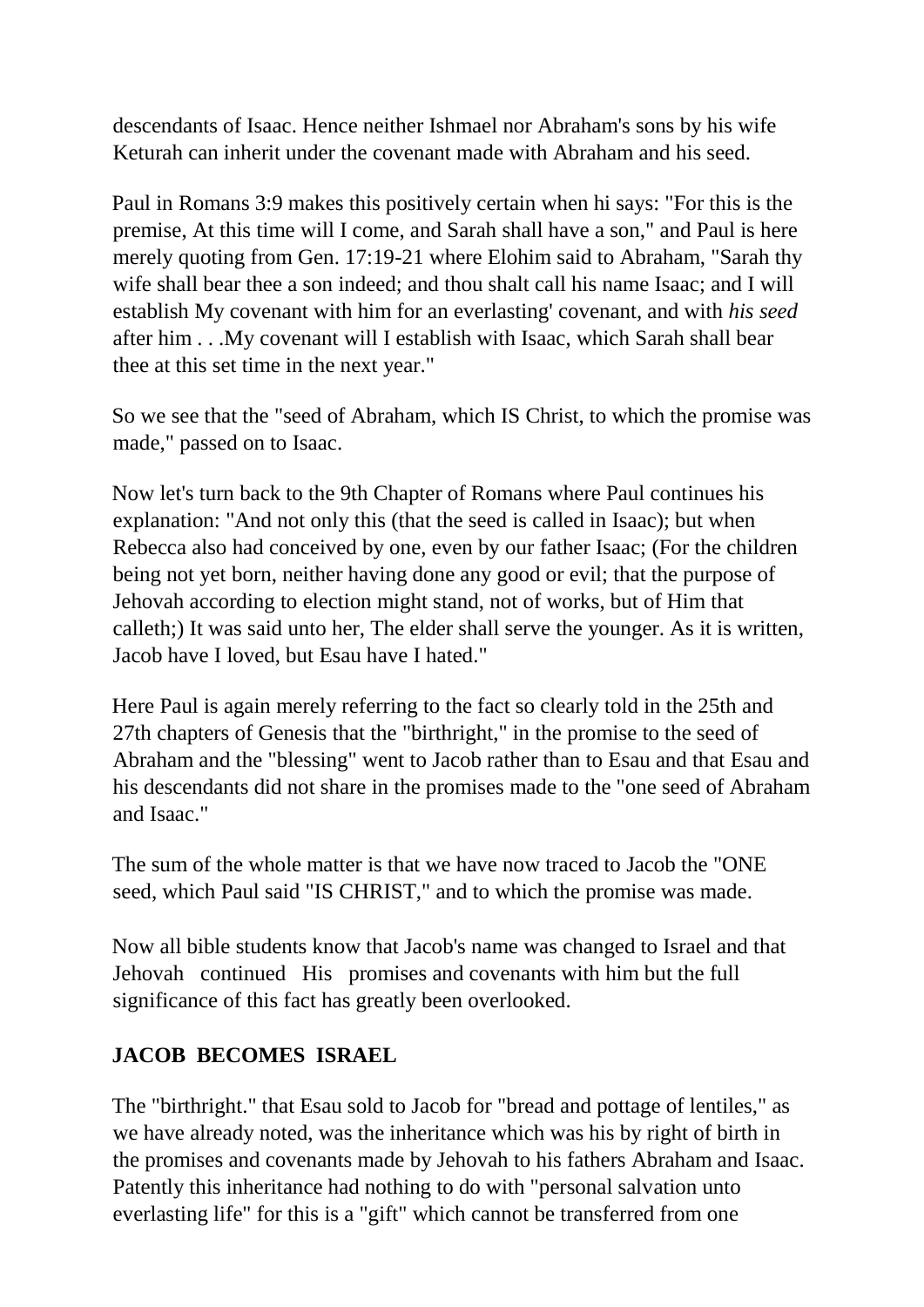individual to another, hence the birthright was the inheritance in the promises and covenants to make "many nations" and "One great and mighty nation" of the race in which the seed of Abraham was to be multiplied.

The "blessing" of Isaac also went to Jacob and in blessing him Isaac said, "Therefore Elohim give thee of the dew of heaven, and the fatness of the earth, and plenty of corn and wine; let people serve thee, and nations bow down to thee; cursed be every one that curseth thee, and blessed be he that blesseth thee." (Gen. 27:28-29)

Because of the enmity of his brother Jacob was compelled to flee from his wrath but before he left his father Isaac "called and blessed" him, saying "El Shaddai bless thee, and make thee *fruitful,* and *multiply* thee, that thou mayest be a multitude of people; and give thee the *blessing of Abraham,* and to *thy seed with thee;* that thou may est inherit the land wherein thou art a stranger, which Elohim gave unto Abraham." (Gen. 28:3-4)

On the way to Padanaram, where Isaac had sent him, Jacob stopped for the night at Luz and there Jehovah appeared to him in a dream, as we read in Gen. 28:1315: "And, behold, Jehovah stood above it (the ladder), and said, I am Jehovah Elohim of Abraham thy father, and the Elohim of Isaac; the land whereon thou liest, to thee will I give it, and to thy seed; and thy seed shall be as the dust of the earth, and thou shalt spread abroad to the west, and to the east, and to the north, and to the south; *and in thee and in thy seed shall all the families of the earth be blessed.* And, behold, I am with thee and will keep thee in all places whither thou goest, and will bring thee again to this land; for I will not leave thee, until I have done that which I have spoken to thee of."

Jacob dwelt with his mother's brother Laban for 20 years and during this time 11 sons were born to him.

After leaving his uncles home with his entire household, Jacob returned to Luz. In Gen, 35:9-10" we are told: "And Elohim appeared unto Jacob again, when he came out of "Padanaram, and blessed him. And Elohim said unto him, Thy name is Jacob: *thy name shall not be called any more Jacob, but Israel shall be thy name; and he called his name Israel."*

Note that Jacob is told, "thy name shall not be called any more Jacob," and note also that Jacob's sons are not included in this change of name. These sons were" born Jacob and they continued as "the house of Jacob."

In other words from this time on the prophecies and promises made to the house of Jacob apply to the 11 sons born as Jacob but the promises and prophecies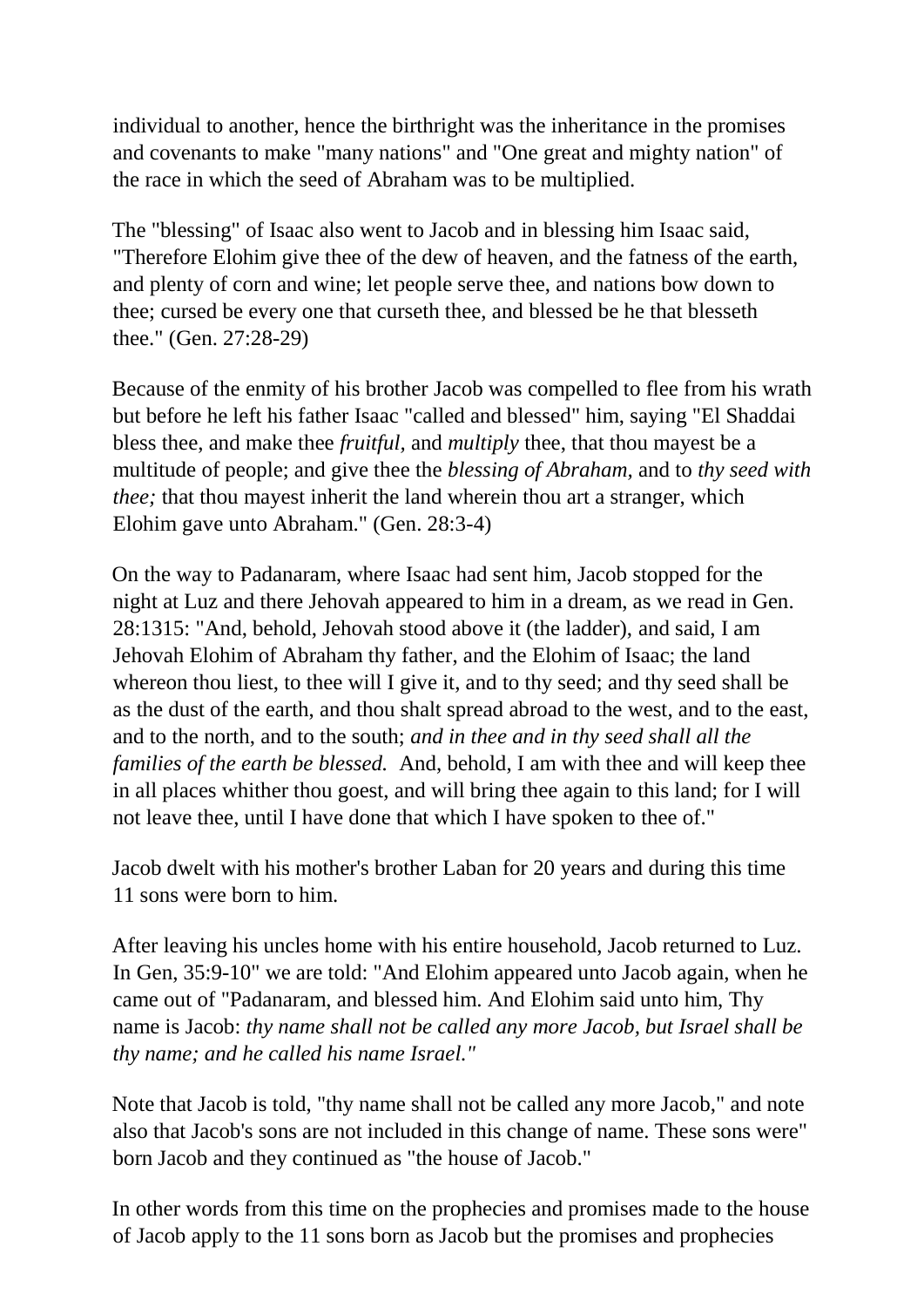made to "Israel" apply only to "Israel" (the renamed Jacob) and to those rightfully entitled to the name.

It must be remembered that the terms "the house, or, the children, of Israel" naturally includes all the descendants of Jacob-Israel. An illustration may help to clarify this matter. Suppose a man named Mr. Smith had 11 sons and then Mr. Smith changed his name to Mr. Brown without including his 11 sons in the change. The names of these 11 sons would still be Smith but any children born after Smith's name was changed to Brown would of course be named Brown.

As a result Mr. Brown would have children named both Smith and Brown but when referring to his whole house or family they would al] be included in the term "the children of Mr. Brown."

It is clear that Jacob, whose name had been changed to Israel, is to carry out a divinely appointed destiny as "Israel," for in verses 11-12 of the 35th chapter of Genesis we read: "And Elohim said unto him, (Israel), I am El Shaddai; *be fruitful and multiply; a nation and a company of nations shall be of thee,* and kings shall come out of thy loins; and the land which I gave Abraham and Isaac, to thee (Israel) I will give it, and to thy seed after thee will I give the land."

Now the Bible tells us that Benjamin was born *after* Jacob's name was changed to Israel and hence Benjamin was born an Israelite.

This fact has such vital significance that we shall take the time to follow it through to its logical conclusions.

In Phil. 3:5 Paul declared that he was *"of the stock of Israel, of the tribe of Benjamin, an Hebrew of the Hebrews,"* and again in Romans 11:1 he wrote: "I say then, hath Jehovah cast away His people? Jehovah forbid. *For I also am an Israelite, of the seed of Abraham, of the tribe of Benjamin."*

Keeping these clear statements of fact in mind, let's now turn to Romans 9:3 where Paul said: "I could wish myself accursed from Christ for *my brethren, my kinsmen according to the flesh."* When Paul speaks of his "kinsmen according to the flesh" he must be referring to the fact that he was a "Benjamite."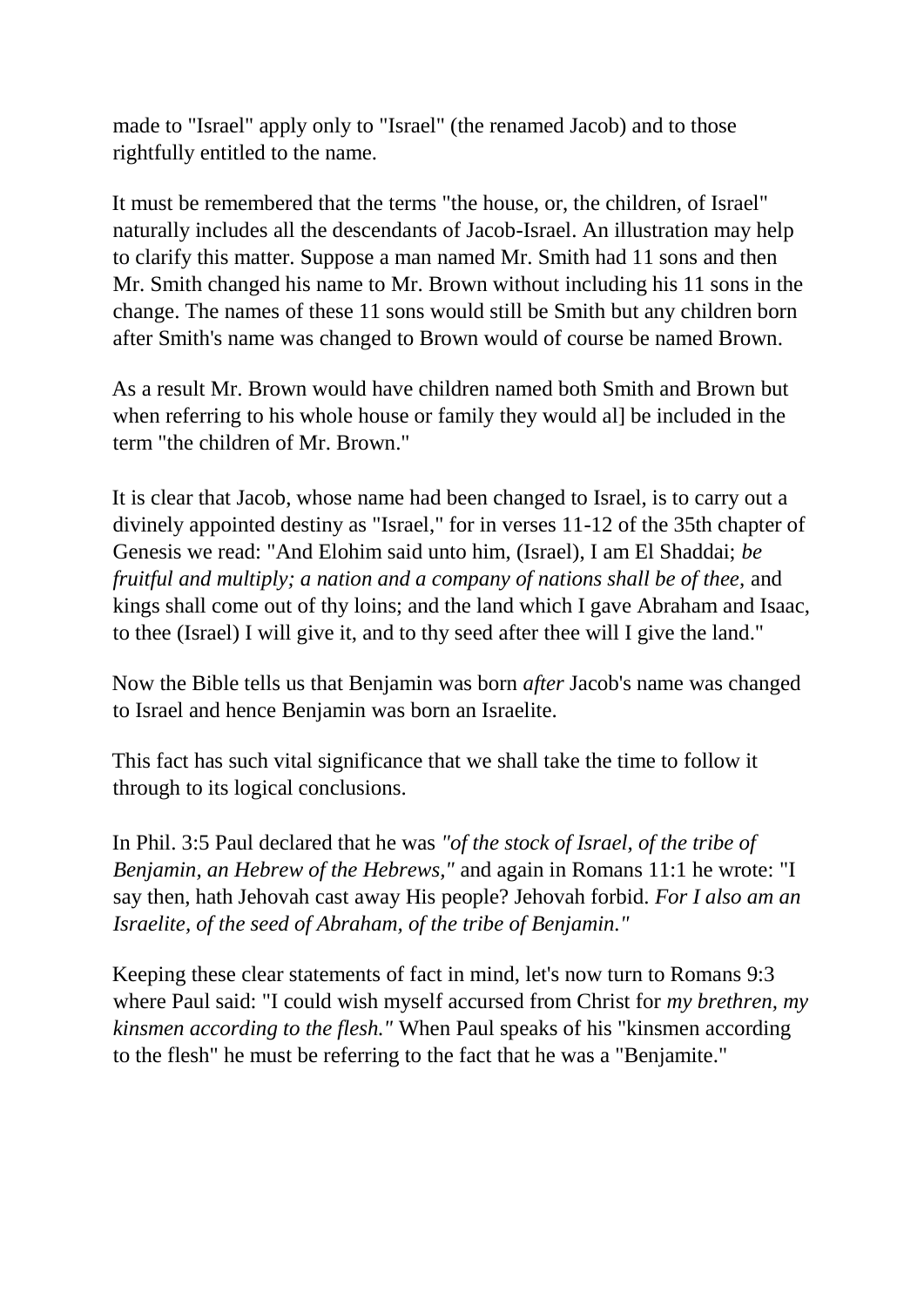Then in the next verse Paul continued by saying that his kinsmen according to the flesh *"are Israelites; to whom pertaineth the adoption,* and the glory, and the covenants, and the giving of the Law, and the service, and the promises."

In other words Paul emphasizes the fact that his kinsmen (the Benjamites) according to the flesh are Israelites and that to them pertains the adoption and the covenants and the promises.

In verse 6 Paul added: "Not as though the word of Jehovah hath taken none effect. *For they are not all Israel, which are of Israel."* In Paul said that the Word of Jehovah is sure and dependable and that the promises and covenants were all confirmed to Israel and must be fulfilled in Israel, but he also added that *not all* of the children of Jacob-Israel (the man Israel) are Israelites by birth for his first eleven sons are Jacob and, as we shall see, can become "Israelites" only by "adoption."

However, Paul did say that *his kinsmen according to the flesh (the Benjamites) are Israelites* and this becomes understandable when we remember that Benjamin was born an "Israelite." Furthermore Paul's statement that the "adoption" pertains to Israel can only mean that the "children of Jacob" must be *adopted into Israel.* Now let's go back to the story of Jacob to get our bearings in the matter. We found that the inheritance in the promises and covenants with Abraham. and Isaac was given to Jacob while he was still Jacob and this inheritance still remained with him after his name was changed to Israel but El Shaddai made a special covenant with him as Israel which had not been made with either Abraham or Isaac under which as Israel he should "be fruitful and multiply" and become "A *Nation* and a *Company of Nations"* and inherit the land promised to Abraham and Isaac and their seed. This makes it clear that the "seed" to which the promise was made was to come down through Israel and all those outside of Israel must become ''heirs through adoption'." In short then the "seed" came down through Benjamin, to whom pertaineth the adoption and all the children of Jacob must be adopted into Israel.

#### **THE ADOPTION BEGUN**

Keeping the covenant with Israel in mind and especially that Israel should become "a Nation and a Company of Nations," let's turn to the 48th chapter of Genesis.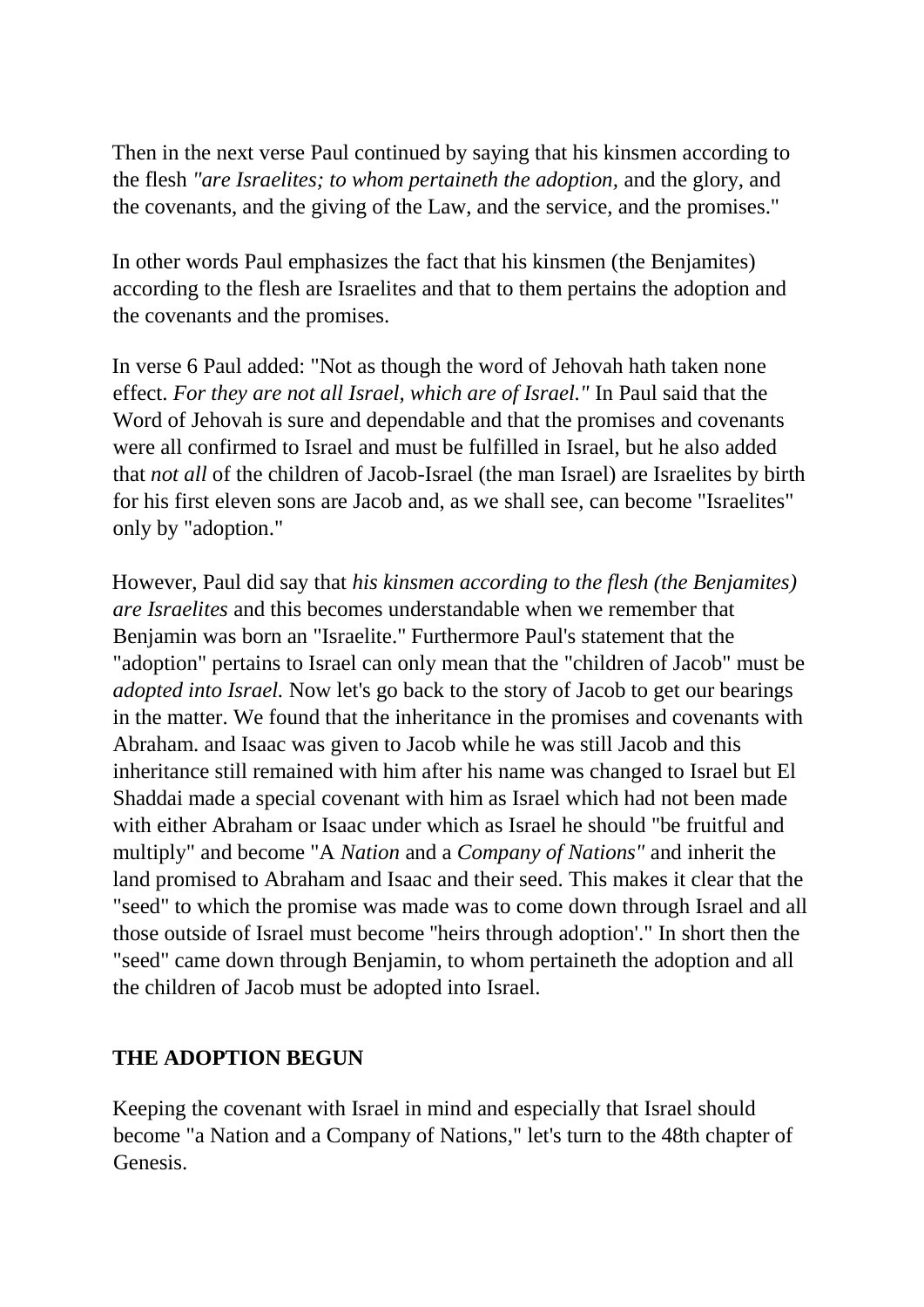In verse 2 we read, And one told Jacob, and said, Behold, thy son Joseph cometh unto thee; and Israel strengthened himself, and sat upon the bed." Note that both the term "Jacob" and "Israel" are used in this passage which brings up a point which should be clarified.

After Jacob's name had been changed he is sometimes called Jacob and sometimes Israel but if we examine these passages carefully we find that the name Jacob is used in connection with the identity and the destiny of that portion of his family named Jacob and Israel is used in relation to the covenants and promises to which as Israel he and his "seed" were the heirs.

Now Joseph was born Jacob and hence we read, "and one told Jacob, and said, Behold, thy son Joseph cometh," but, as we shall soon see, it was in respect to his destiny as Israel that he dealt with the two sons of Joseph, therefore we are told that "Israel strengthened himself."

Only once more is the name Jacob used in this entire chapter, when in verse 3 we read: "And Jacob said to Joseph, El Shaddai appeared unto me at Luz in the land of Canaan, and blessed me, and said unto me, Behold, I will make thee fruitful and multiply thee, and' I will make thee a multitude of people; and will give this land to thy seed after thee for an everlasting possession." (Cf. Gen. 35:1012)

Jacob continued to tell Joseph that he wanted to adopt Joseph's two sons, Ephraim and Manasseh, and give to them the "birthright" which by right of birth should have gone to Reuben and Simeon. (See I Chron. 5:1-2)

From this point on it is Israel who speaks and acts in the story related in this 48th chapter and we are told that Joseph agreed to his father's request (verse 9) and we read beginning with verse 13: "And Joseph took them, Ephraim in his right hand toward Israel's left hand, and Manasseh in his left hand toward Israel's right hand, and brought them near unto him. And Israel stretched out his right hand and laid it upon Ephriam's head, who was the younger, and his left hand upon Manasseh's head, crossing his hands wittingly; for Manasseh was the firstborn. Arid he blessed Joseph, and said, Elohim, before whom my fathers Abraham and Isaac did walk, Elohim which fed me all my life long unto this day, the Angel which redeemed me from all evil, bless the lads; and let my name be named on them, and the name, of my fathers Abraham and Isaac, and let them grow into a multitude in the midst of the earth."

In this solemn "act of adoption" Israel makes his grandsons, Ephraim and Manasseh, his heirs to the "birthright promises" in Abraham and Isaac and he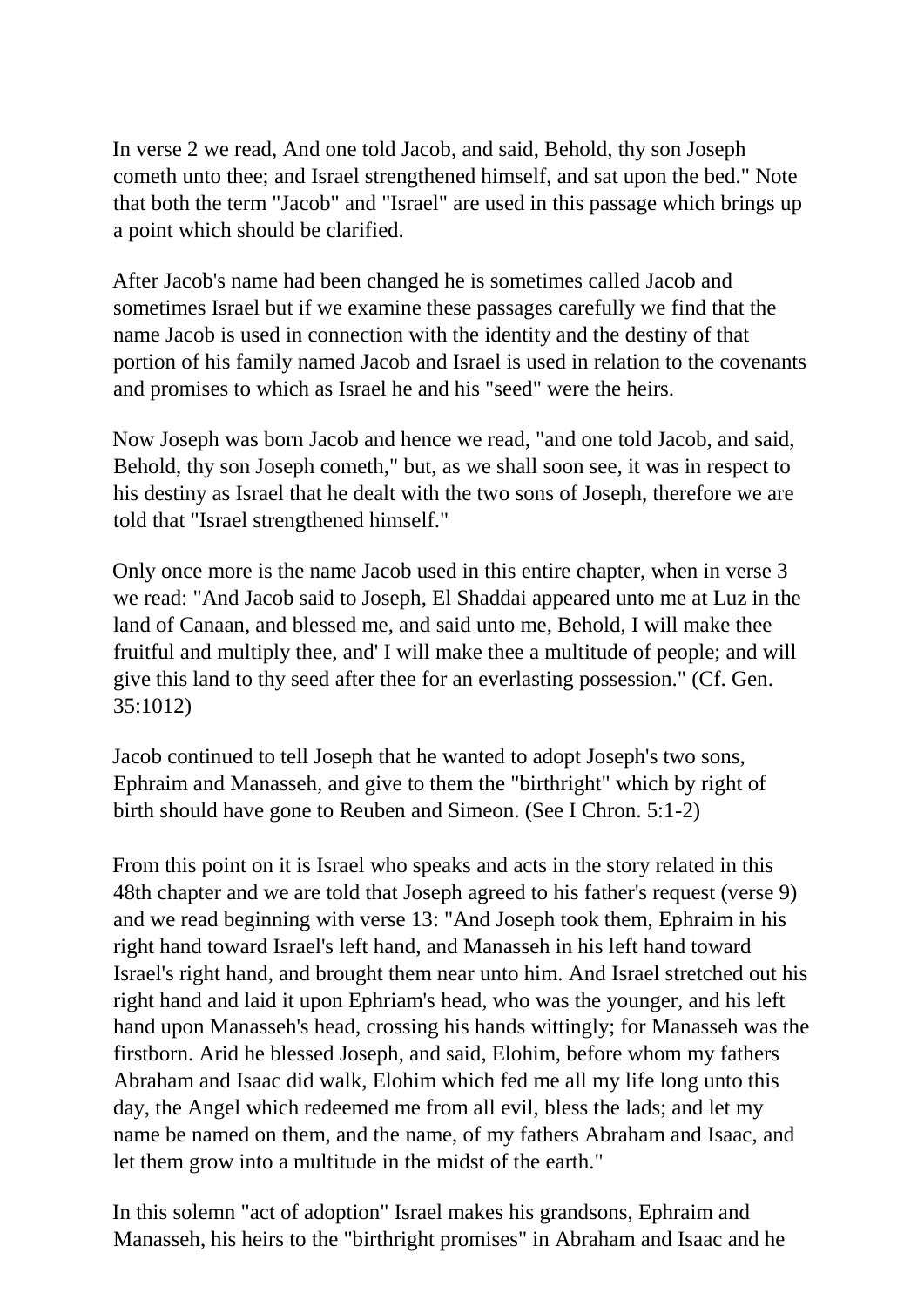also confers his name "Israel" upon them thus making them Israelites by adoption and he asks that they may fulfill the destiny of Israel by becoming "a multitude of people in the midst of the earth."

Thus we have three tribes named "Israel," namely Benjamin born Israel and Ephraim and Manasseh who became Israelites by adoption. In this connection it is interesting to read Psalm 80, where the Psalmist prays, "Give ear, O Shepherd of Israel, Thou that leadest Joseph like a flock; Thou that dwellest between the cherubims, shine forth. Before Ephraim and Benjamin and Manasseh stir up Thy strength, and come and save us. Etc."

# **NATIONAL CONSEQUENCES**

We have already noted that the covenants and promises made with the "seed of Abraham and Isaac" were collective in character and national in scope and the same thing is true of the covenant that El Shaddai made with Israel at Luz.

Now the culmination of the Holy Covenant made with Abraham and his seed was that the "children of Abraham," raised up from this "seed," should become "a great and mighty nation and all the nations of the earth shall be blessed in it," and since Israel was an heir to this covenant it is inconceivable that the special covenant made with him as- Israel at Luz can be in conflict with it.

First we should note that the Holy Covenant made with Abraham and his seed is an everlasting covenant but we are not told that the special covenant under which the multitude of Israel should become "a nation and a company of nations" is such an everlasting covenant.

However, since Israel inherits under the Everlasting Holy Covenant made with the seed of Abraham, Israel must and will become ONE Great Nation through which all the other nations of the earth shall be blessed. Therefore the special covenant that Israel should be "a nation and a company of nations" must be an *interim Covenant* and it must fit into the revealed program of Jehovah without contradiction of, or change in, Jehovah's Avowed Plan.

We shall consider that matter later but first let's return to the story of Israel's adoption of his grandsons into Israel. After conferring his name on the boys and praying that they may "grow into the multitude of Israel," Israel prophesied, in verse 19: "He (Manasseh) also shall become a *people,* and he also shall be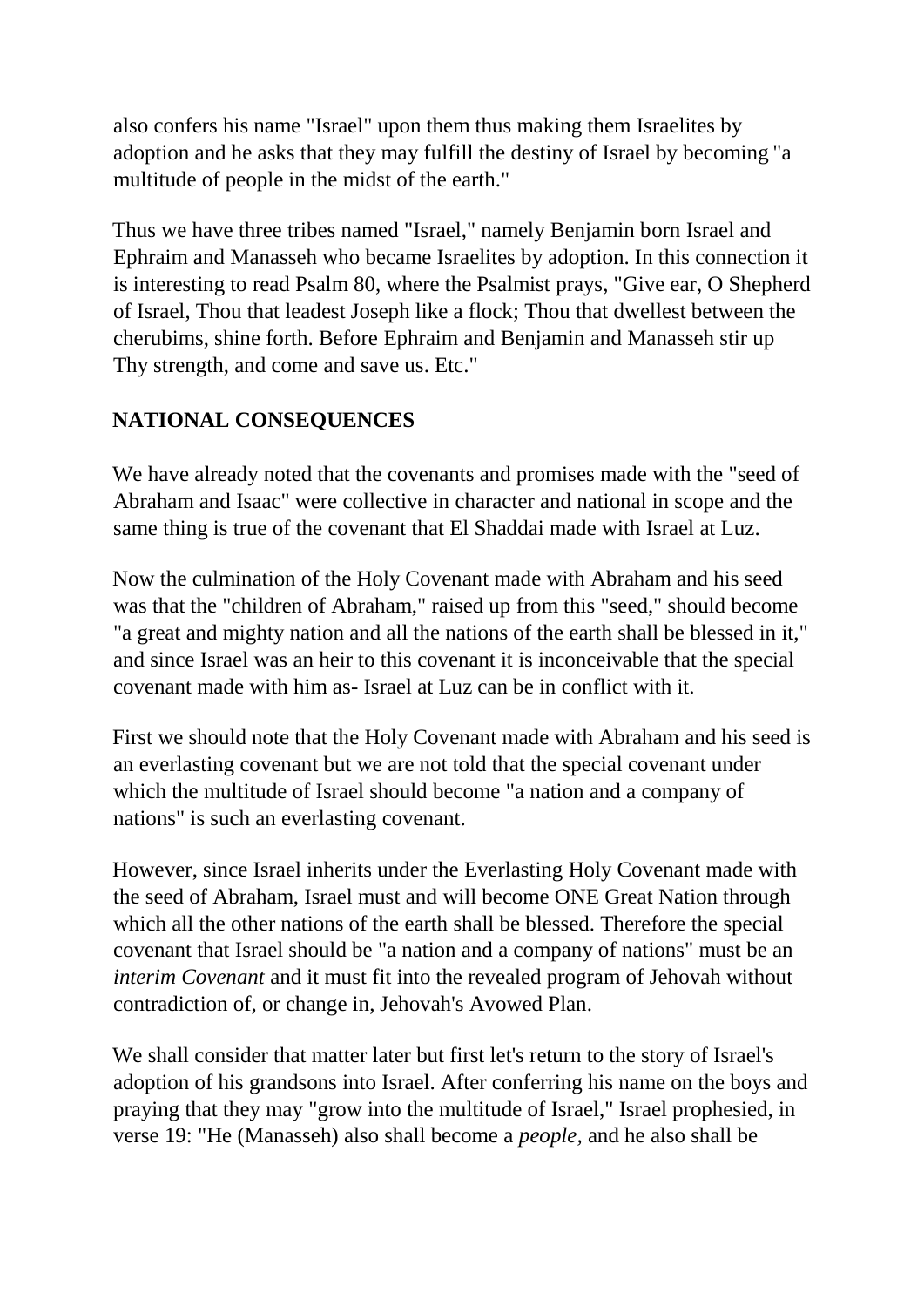*great;* but truly his younger brother (Ephraim) shall be greater than he, and his seed shall become *a multitude, (or, company,) of nations."*

This clearly indicates that Manasseh and Ephraim, as Israel, are to fulfill the destiny assigned to Israel by El Shaddai at Luz, when Jacob's name was changed to Israel.

## **ISRAEL'S FIRST TEST**

After the children of Israel had been brought out of Egyptian bondage, while they were camped before Mount Sinai, Jehovah called to Moses out of the mountain, saying, "Thus shalt thou say to the *house of Jacob,* and tell the *children of Israel;* Ye have seen what I did unto the Egyptians, and how "I bare you on eagles' wings, and brought you unto Myself. Now therefore, *IF* ye will obey My voice indeed, and keep My covenant, *THEN* ye shall be a *peculiar treasure unto Me above all people;* for all the earth is mine; and ye shall be unto Me a *kingdom of priests and an holy nation."* (Ex. 19:3-5)

Note that Jehovah *did not* make an unconditional covenant with the children of Israel at Sinai for He made the promise conditional upon obedience to His voice. Furthermore it should be noted that this *offer was* made to the whole family of Israel. Hence it was not a personal matter but a collective, national proposition. Jehovah did not make His covenant with merely that portion of the children which might "obey His voice," but with all the "house of Jacob" and all "the children of Israel," agreeing to make the whole family "a kingdom of priests and a holy nation" if the whole family obeyed His voice.

Jehovah instructed Moses to lay this offer before "the children of Israel" and in verse 7 we are told that "Moses came and called for the elders of the people and laid before their faces all these words which Jehovah commanded him."

The next verse continues: "And all the people answered together and said, All that Jehovah hath spoken we will do." In short, in a solemn popular referendum the people accepted Jehovah's offer and the next sentence adds: "And Moses returned the words (or, 'Vote') of the people to Jehovah," thus ratifying the contract.

Through Moses Jehovah then codified His laws in terms of social relationships, economic practices and governmental administration and He gave these "Commandments, Statutes and Judgements" to the Nation for a National Constitution and Body of Law under which judgment and justice should be executed equally to all the citizens of the nation. After giving this national Law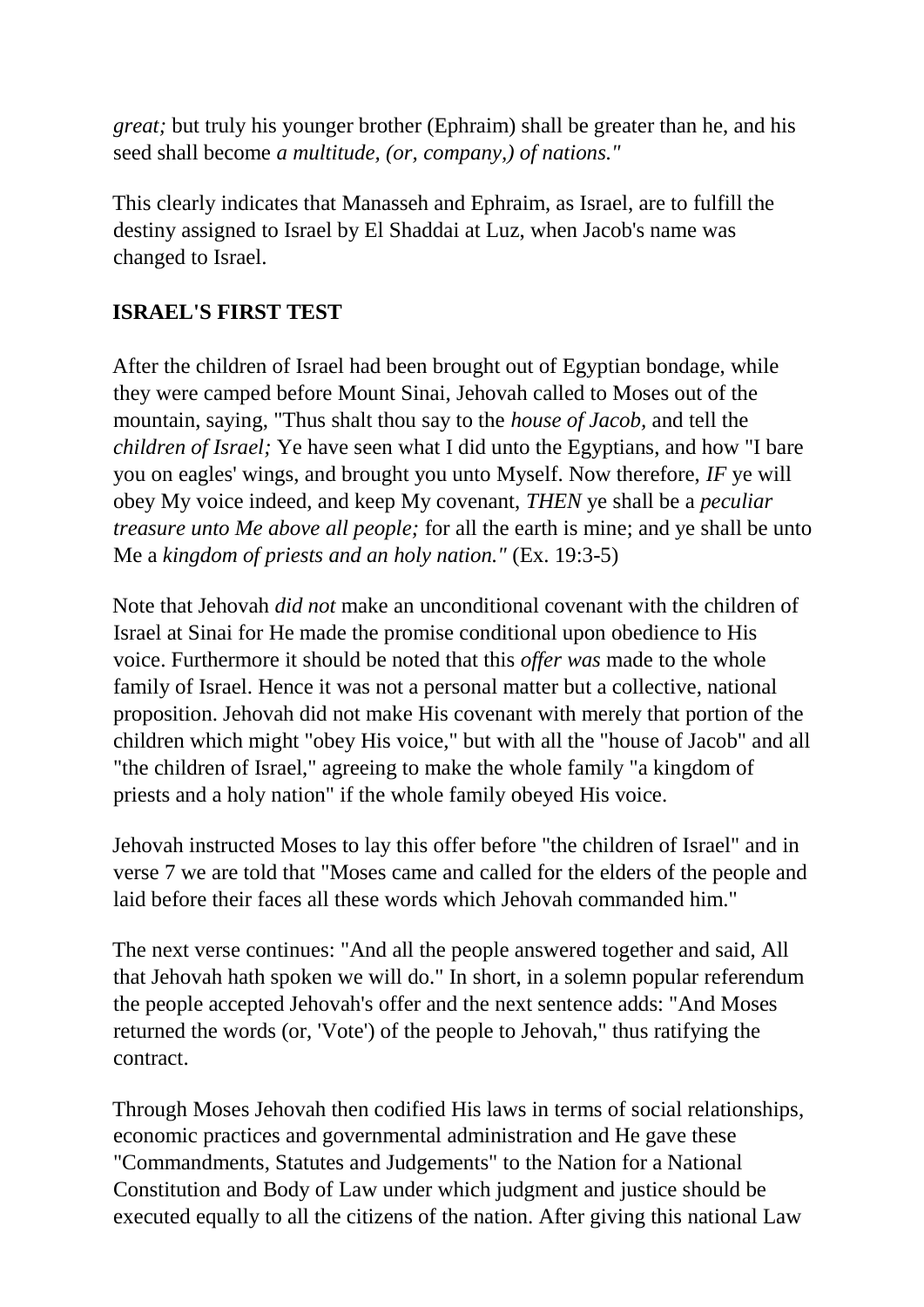to the people Moses told the children of Israel, "Behold, I set before you this day a blessing and a curse; a *blessing,* if ye obey the Commandments of Jehovah your Elohim, which I command you this day; and a *curse,* if ye will not obey the commandments of Jehovah your Elohim, but turn aside out of the way which I command you this day."

All Bible students know that the children failed to "obey the voice of Jehovah" and that the Nation substituted "the Statutes of Omri," i. e. "manmade laws, for the Commandments, Statutes and Judgments of Jehovah. Therefore they broke the compact that they had made with Jehovah at Sinai and came under the "curse of the law." It was to "redeem them from the curse of the law" that Christ (the Messiah) came as their Redeemer out He did not come to destroy that Law.

Jehovah also sentenced the "children of Israel" to wander as exiles among the nations of this World order for seven times, or 2520 years. This judgment fell upon the children of Israel exactly as promised and so completely was it carried out that the whole family of Jacob-Israel became lost to the sight of men and even, lost consciousness of their own identity, with the exception of a small remnant of Judah today mixed with a much larger number of so-called non-Israelite Jews.

Patently the children of Israel did not fulfill their destiny under the Abrahamic covenant when they were in Palestine as a nation, nor have they fulfilled it to this day. However, their failure to keep their vows and thus fulfill the "law covenant" made at Sinai, did not change nor alter the unconditional promises and covenants that Jehovah made with Abraham, Isaac and Jacob, which were passed on to Israel for an "everlasting covenant." (Psalm 105:5-11)

Therefore Jehovah is still bound by His own oath to yet fulfill that Holy Covenant in and with Israel.

Neither did they fulfill the Israel covenant to become "a nation and a company of nations" while they were in Palestine, hence that covenant could only be fulfilled after the expiration of the Seven Times exile.

It is also a fact that the Seven Times punishment pronounced against the children has now expired and unless some covenant applies to the present time the children of Israel are not in covenant relationship with Jehovah. However, this is inconceivable for Jehovah declared that He would never forget nor forsake His people Israel completely and also He has said through His prophet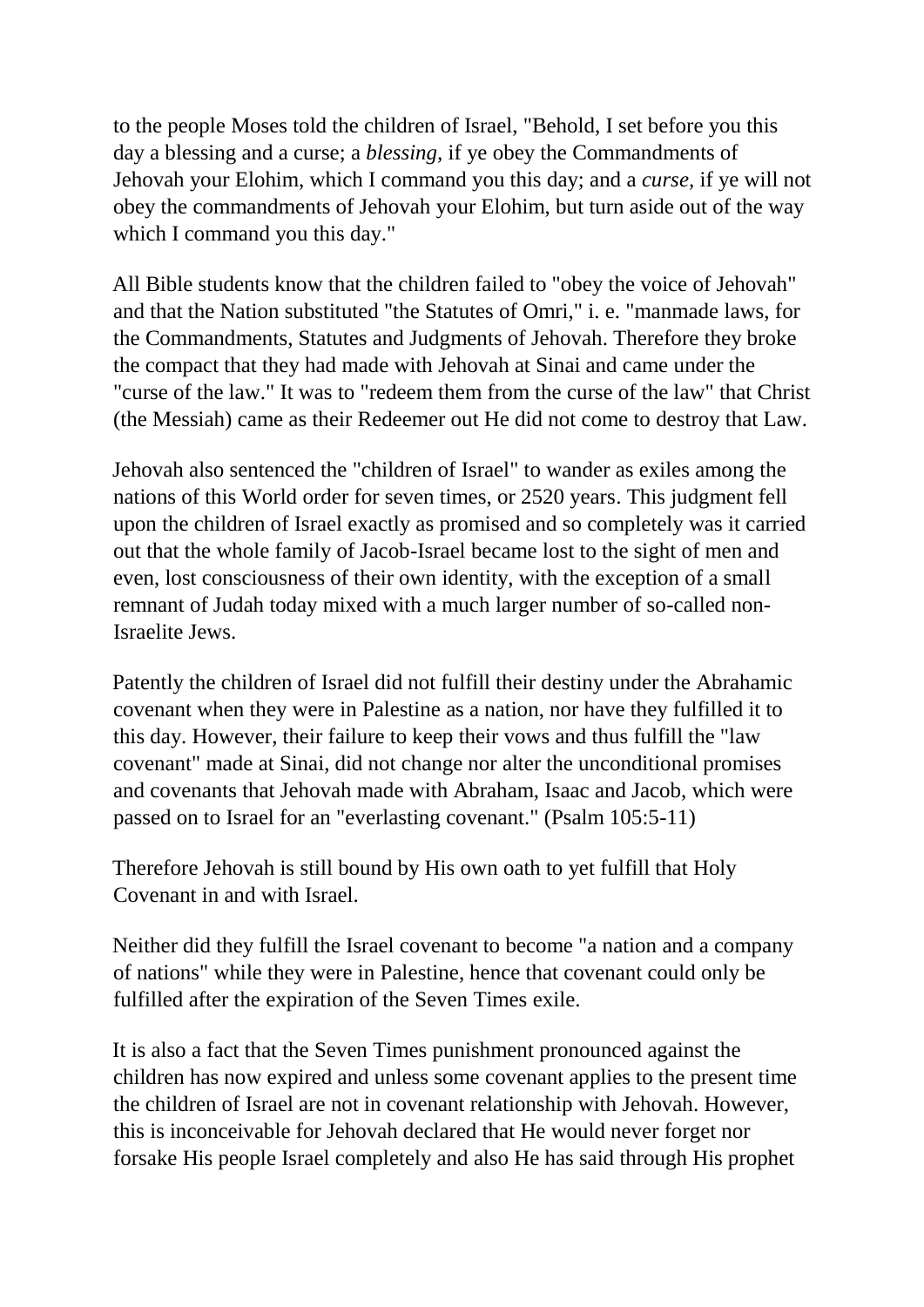Amos: "Surely Jehovah Elohim will do nothing, but He revealeth his secret unto His servants the prophets."

# **MODERN ISRAEL**

The fulfillment of the Holy Covenant to make of Israel ONE great nation through which all the other nations of the earth shall be blessed will ultimately be fulfilled under the New Covenant that Jehovah promised to make with the house of Israel (J'er. 31:31-33) by "putting- His Law in their inward parts and writing it in their hearts."

Furthermore through His prophet Ezekiel Jehovah revealed that the restoration of Israel as "One Nation" is to be brought about when Jehovah takes "the stick (or, standard) of Joseph, which is in the hand of Ephraim, and the tribes of Israel his fellow, and puts them with him, even with the stick (or, standard) of Judah, and makes them *one stick,* and they shall be *out-* in His hand." In Ezek. 37:22, Jehovah declared, "And I will make them *one nation* in the land upon the mountains of Israel; and one king shall be king to them all; and they shall be no more two nations, neither shall they be divided into two kingdoms any more at all $"$ 

Now the whole text and context where these restoration prophecies occur indicate that all of these prophecies are still future and that this "Union" has not yet occurred.

It is also self-evident that the covenant that Israel should become "a nation and a company of nations" was not fulfilled by the children of Israel in Palestine, as we have already pointed out. It is also quite certain that Israel could not, and did not, fulfill this covenant while they were in exile for then they were to be under the dominion of the Babylonian nations. Furthermore it is impossible for the Holy Covenant that Israel should be "ONE great nation," and the covenant that they should be "a nation and a company of nations" to be fulfilled simultaneously.

Therefore the only time El Shaddai's Covenant with Israel could possibly be fulfilled would be during the interim between the expiration of the Seven Times of exile and the restoration of the whole house of Israel as the '"ONE great nation" promised to Abraham.

Now let's see if this fits. Remember that Israel had prophesied that Manasseh should become the "Great People or *Nation,"* and that Ephriam should become *"a multitude, or Company of Nations."*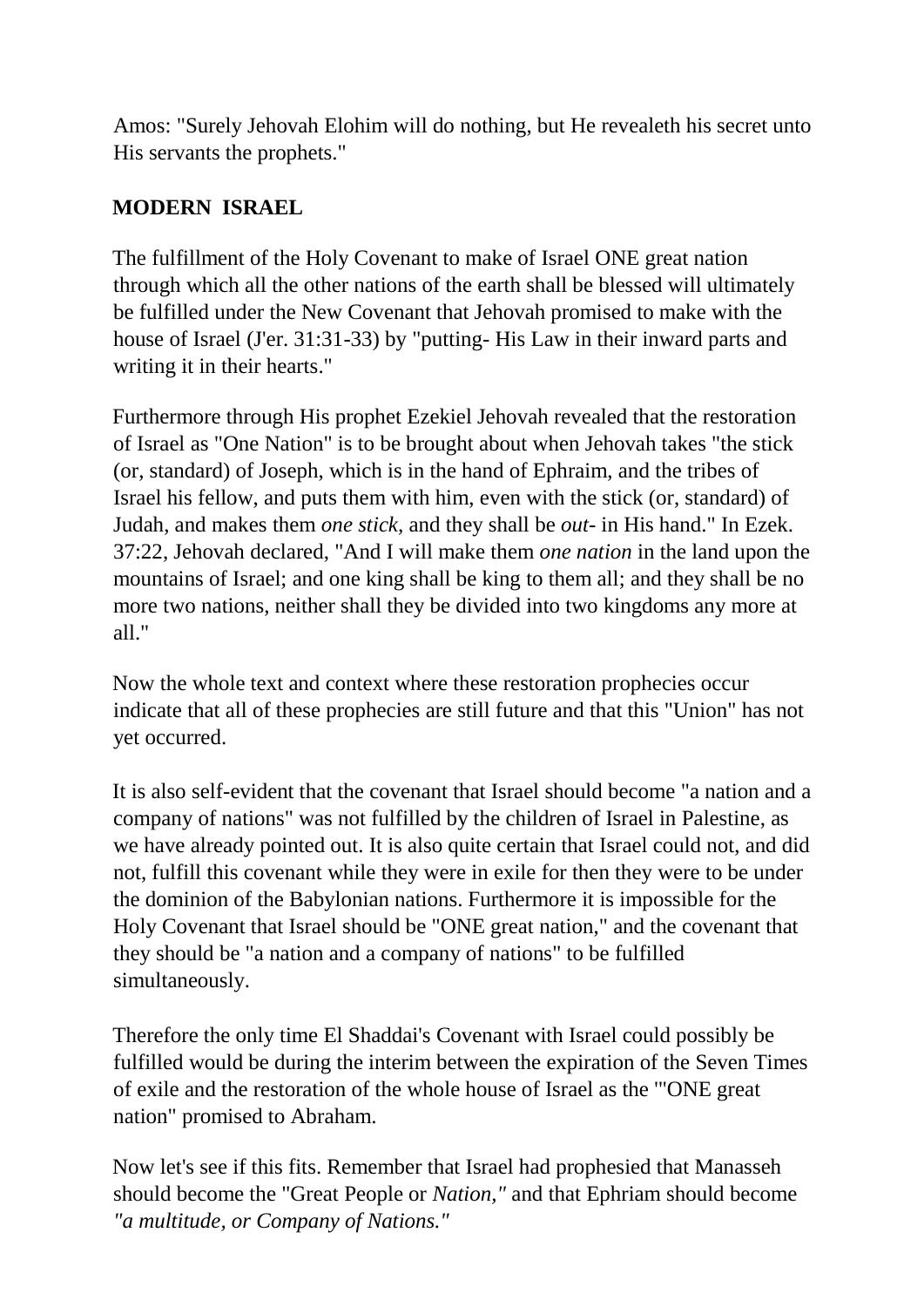We know from historic records that the Half tribe of Manasseh went into captivity in 745-39 B. C. Therefore the seven times of punishment would end for them in 1775-81 A. D. and if our conclusions are correct then at that time, namely 1775-81 A. D. a "Great People, or Nation," would be born.

Now it is a fact that during these very years the founding fathers built the foundations for our own nation, the U. S. A. and it is also a fact that in our Constitution and national documents we call our nation, "We, The People," thus using the very words prophesied for Manasseh in Gen. 48:19 and we have certainly become "Great."

Again we know that Ephraim was taken into Assyrian captivity in about 721 B. C., hence the Seven Times would end for Ephraim in 1800 A. D. and then Ephraim should become "a company of nations."

Here again history tells the story of fulfillment of prophecy for on Jan. 1st, 1800, the "United Kingdom of Great Britain and Ireland" was established. This "United Kingdom" was literally a "Company of Nations," and it has grown into the present "Commonwealth of British Nations."

#### **JEWS NOT ISRAEL**

It is not the intention of the writer in this article to consider the question of the relationship of the Jews to the house of Jacob or the children of Israel. In later studies we shall take up this matter from time to time but for the present we shall confine our studies to the identity and destiny of Israel and contrary to widespread present day misconceptions *the Jews are not Israel.*

We have seen that only Benjamin was born an Israelite and that all the Jews," tells us that the "children of Israel," (not the Jews) moved from Media, where the Assyrians had placed them, into the territory between and around the Black and the Caspian Seas.

Historians also tell us that in Scythia and Crimea, where Esdras and Josephus leave the Israelites, there lived peoples variously known as the Gimiri, the Cimiri, the Sakai, the Saccae, the Scythians, the Getae, the Massagatae, etc., and these historians trace these people from the "Saks" and the "Khumri" of Media.

Herodotus says that the Khumbri, in the Crimea, and the Scuths, located at Arsareth, came from Media. Pliny writes that the Cimmerians, later known as the Cymri came from Asia Minor, and this same writer also says, "The Sakai were